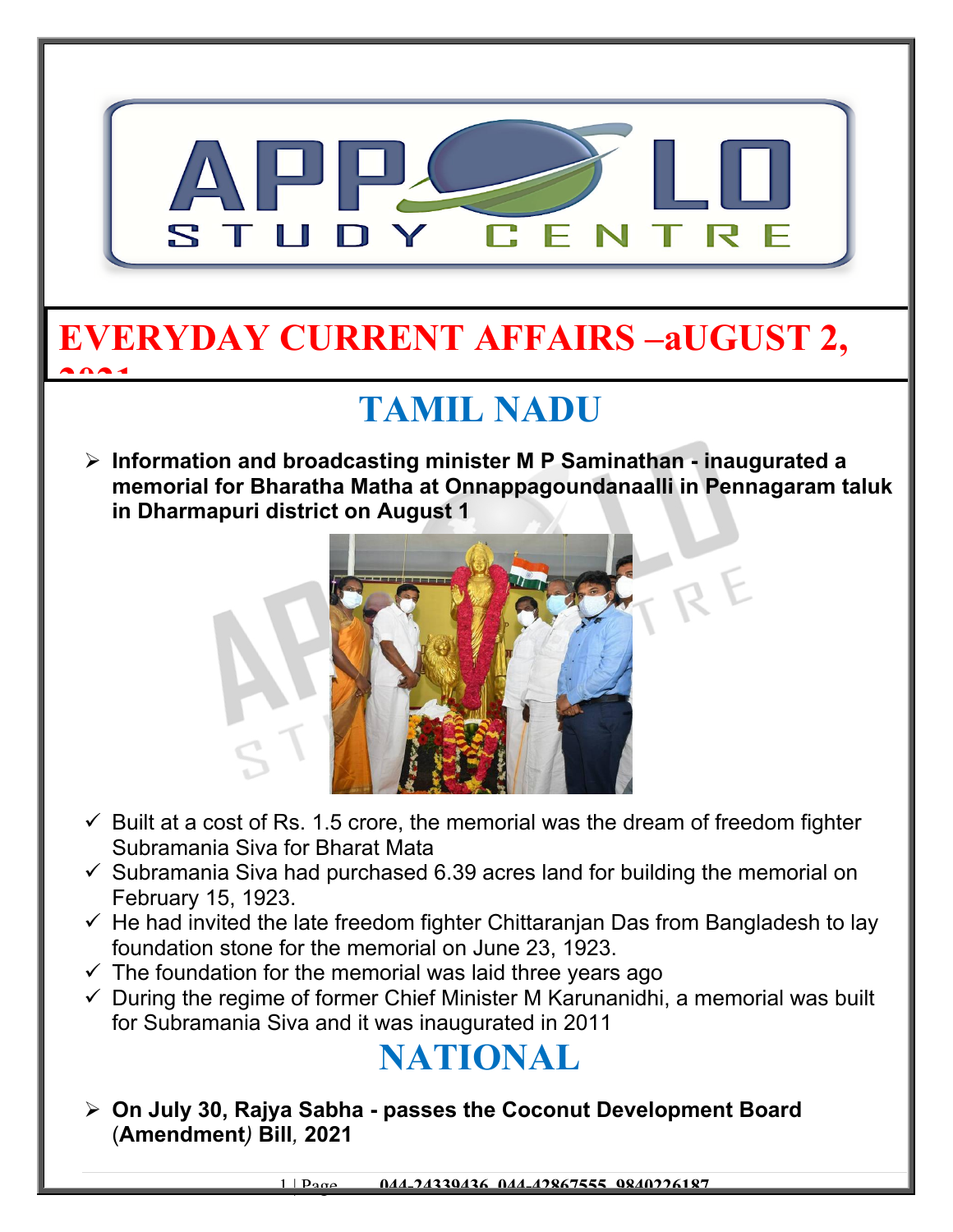- $\checkmark$  The bill seeks to amend Section 4 of the Coconut Development Board Act, 1979 and make the post of Chairman, Coconut Development Board as Non-Executive one
- $\checkmark$  The number of members of the board has been raised from four to six after the amendment, with Andhra Pradesh and Gujarat allowed to nominate their representatives in the Board
- $\checkmark$  The bill will pave the way to appoint professional persons as a non- Executive Chairman instead of government officials.
- $\checkmark$  The objective behind the amendment to the Coconut Development Board Act,1979, is to bring more areas under coconut cultivation and to provide marketing facilities so that farmers are benefitted.
- $\checkmark$  The Coconut Development Board (CBD) is a legal body under the Ministry of Agriculture and responsible for the overall development of coconuts and coconutrelated products.
- $\checkmark$  It was established on January 12, 1981 with its headquarters in Kochi, Kerala, and its regional offices are located in Bengaluru, Chennai and Guwahati.
- $\checkmark$  The board has six state centres situated at Kolkata, Bhubaneswar, Thane, Patna, Hyderabad and Port Blair.

## **CONFERENCES & SUMMITS**

- **On August 1, India took over the rotating presidency of the United Nations Security Council (UNSC) from France for the month of August**
- $\checkmark$  During the month, India will be hosting signature events related to maritime security, peacekeeping, and counterterrorism
- $\checkmark$  Prime Minister Narendra Modi will be the first Indian PM to preside over a virtual session on maritime security during New Delhi's presidency of the United Nations Security Council (UNSC) on August 9
- $\checkmark$  In over 75 years, this is the first time Indian political leadership will be presiding over an event of the 15-member UN body
- $\checkmark$  The last time an Indian PM was engaged in this effort was the then PM PV Narasimha Rao in 1992 when he attended a UNSC meeting
- $\checkmark$  India joined the UNSC in January 2021 for a two year term as one of the 10 rotating non permanent members
- $\checkmark$  The two-year tenure of India as a non-permanent member of the UNSC began on January 1, 2021.
- $\checkmark$  This is India's eighth tenure in the UNSC.
- $\checkmark$  India will again chair the Council in December next year, which is the last month of its two-year term

# **SCIENCE, TECHNOLOGY & ENVIRONMENT**

 **The ISRO-NASA joint mission NISAR (NASA-ISRO Synthetic Aperture Radar) - is proposed to be launched in early 2023**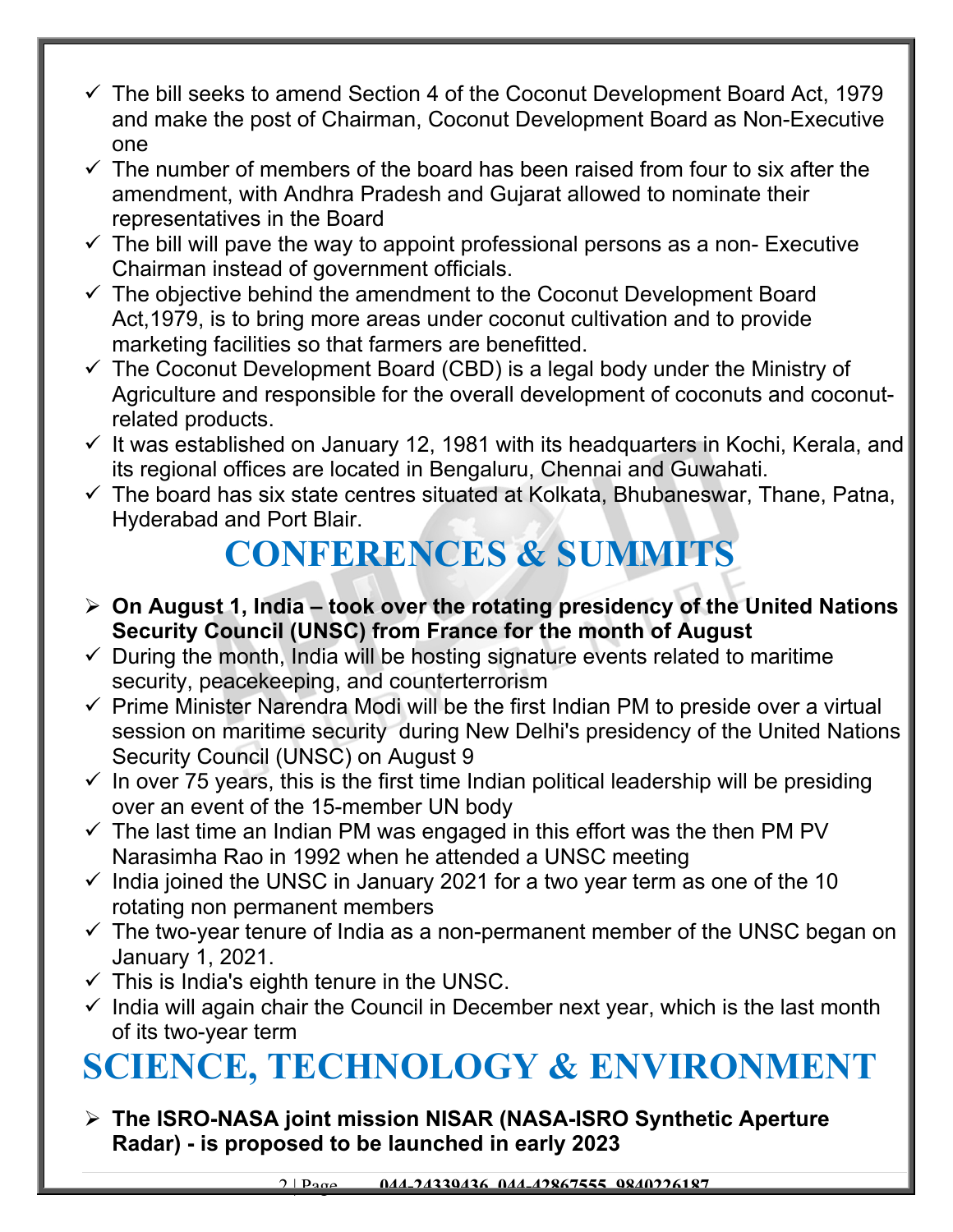- $\checkmark$  This was announced by Earth Sciences Minister Jitendra Singh in a written response to a question in the Lok Sabha
- $\checkmark$  NISAR is a joint Earth-Observation mission between ISRO and US space agency NASA for global observations over all land masses including the Polar cryosphere and the Indian Ocean region.
- $\checkmark$  It is a dual-band (L-band and S-band) radar imaging mission with the capability of full polarimetric and interferometric modes of operation to observe minor changes in land, vegetation and cryosphere
- $\checkmark$  NASA is developing L-band SAR and associated systems, while ISRO is developing S-band SAR, spacecraft bus, the launch vehicle and associated launch services
- $\checkmark$  The major scientific objectives of the mission are to understand the impact of climate change on Earth's changing ecosystems, land and coastal processes, land deformations and cryosphere using advanced radar imaging
- $\checkmark$  India and the U.S. had agreed upon this mission during the then-President Barack Obama's visit to India in 2015.

#### **ECONOMY**

 **The Reserve Bank of India – announced the cancellation of license of Madgaum Urban Cooperative Bank Co., Ltd., located in Margao, Goa with effect from July 29, 2021**



- $\checkmark$  The decision was taken as the bank doesn't have adequate capital and earning prospects, and was unable to pay its present depositors in full in its present financial position.
- $\checkmark$  The Office of Registrar of Cooperative Societies, Goa has also been requested to issue an order for winding up the bank and appoint a liquidator for the bank
- $\checkmark$  As per the data submitted by the bank, about 99% of the depositors will receive full amounts of their deposits from Deposit Insurance and Credit Guarantee Corporation (DICGC)
- $\checkmark$  On liquidation, every depositor is entitled to receive deposit insurance claim amount of their deposits up to a monetary ceiling of Rs.5 lakh from the DICGC, subject to the provisions of the DICGC Act, 1961.

#### **APPOINTMENTS**

3 | Page **044-24339436, 044-42867555, 9840226187**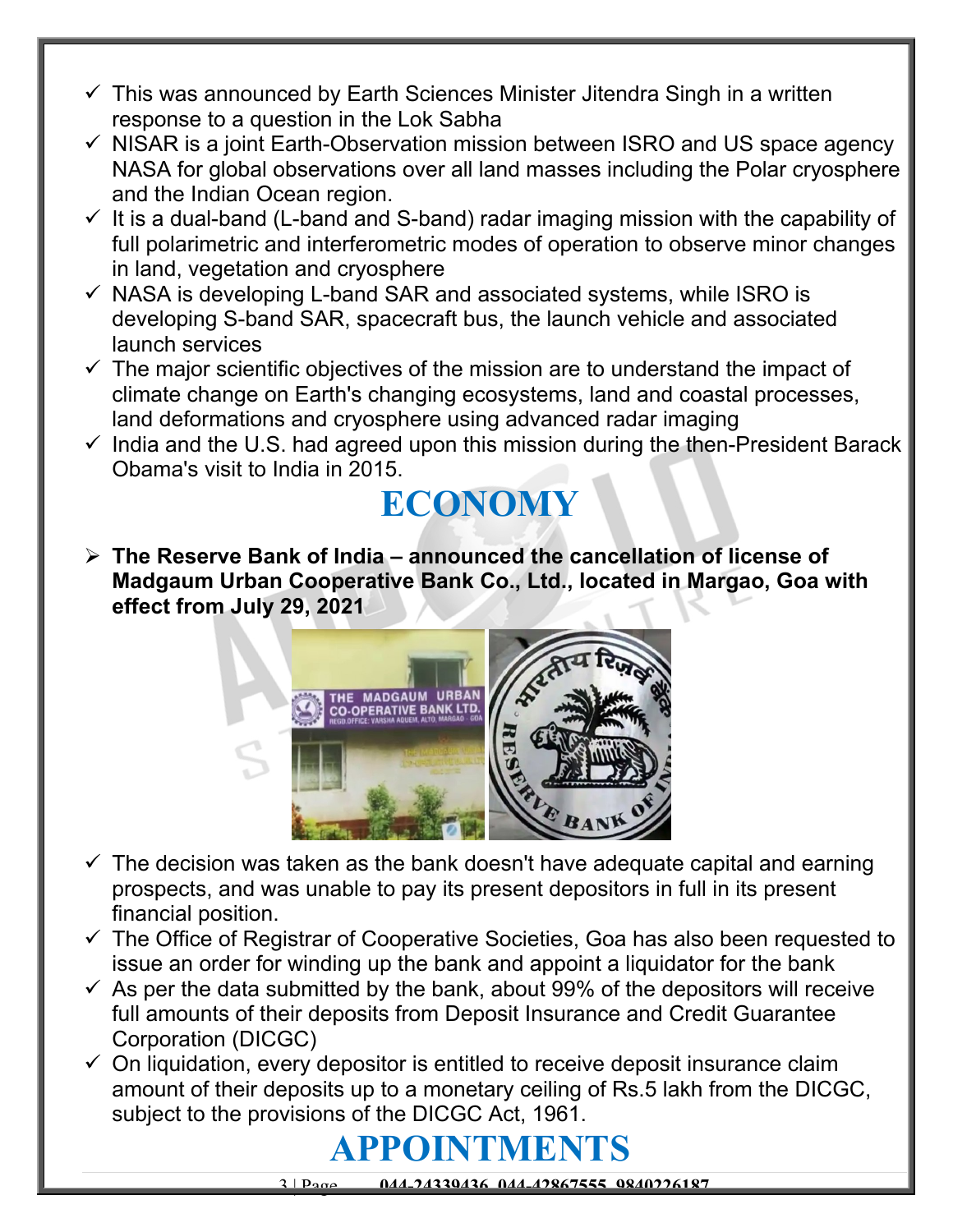**Vice Admiral SN Ghormade - has assumed charge as the Vice Chief of Naval Staff at a formal ceremony in New Delhi**



- $\checkmark$  A navigation and direction specialist, Admiral Ghormade commanded frontline warships of the Indian Navy that included guided missile frigate INS Brahmaputra, submarine rescue vessel INS Nireekshak and minesweeper INS Alleppey.
- $\checkmark$  He succeeded Vice Admiral G Ashok Kumar who retired after 39 years of service
- $\checkmark$  The Flag Officer was holding the tri-service appointment of deputy chief (operations and training) at the headquarters of the Integrated Defence Staff prior to taking over as the Vice Chief of the Naval Staff.
- $\checkmark$  He also served as assistant chief of personnel (human resources development), principal director of personnel and director of naval plans at naval headquarters.
- $\checkmark$  In the rank of Vice Admiral, he has held the challenging and coveted appointments of director-general naval operations, chief of staff Eastern Naval Command and controller personnel services.
- $\checkmark$  Admiral Ghormade was awarded the Ati Vishisht Seva Medal in 2017 and Nausena Medal in 2007 by the President of India.

## **AWARDS**

 **Dr Cyrus Poonawalla, chairman of the Pune-based vaccine maker Serum Institute of India (SII) - to be honoured with the prestigious Lokmanya Tilak National Award for 2021**



- $\checkmark$  The award ceremony will take place on August 13 and the award comprises cash prize of Rs one lakh and a memento.
- $\checkmark$  The award is annually given on August 1, the death anniversary of Lokmanya Tilak, but due to the Covid-19 situation, the date has been changed this year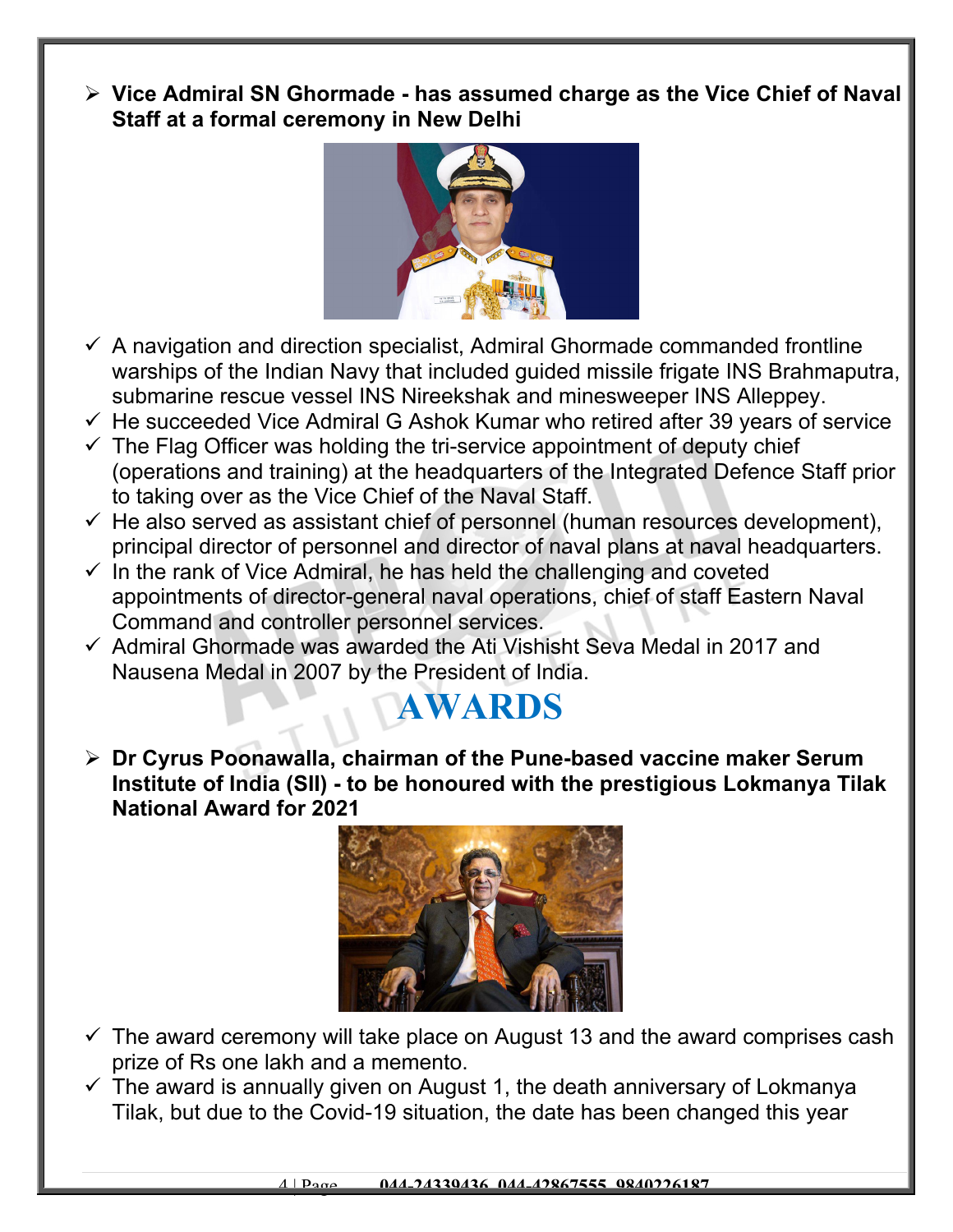- $\checkmark$  The award was started in 1983 and its former recipients include socialist leader S M Joshi, former prime ministers Indira Gandhi, Dr Manmohan Singh, Atal Bihari Vajpayee, Congress leader late Pranab Mukherjee and Infosys founder N R Narayana Murthy.
- $\checkmark$  Poonawalla, who was born in 1941, founded SII in 1966
- $\checkmark$  Today, it is the world's largest vaccine manufacturer by the number of doses produced and sold globally (more than 1.5 billion)
- $\checkmark$  His son, Adar, is currently the chief executive officer (CEO) of the firm

#### **SPORTS**

 **India's star badminton player PV Sindhu - defeated He Bing Jiao of China to win the women's singles bronze medal at Tokyo Olympics** 



- $\checkmark$  With this win, Sindhu became the first Indian woman to win two individual Olympic medals
- $\checkmark$  She had won silver at Rio Olympics in 2016 after losing to Spain's Carolina Marin in the final.
- $\checkmark$  Besides Sindhu, wrestler Sushil Kumar is the only other Indian athlete to win two individual medals at the Olympic Games. (bronze in Beijing in 2008 and silver in London in 2012)
- $\checkmark$  On August 1, World No. 7 Sindhu beat World No. 9 China's He Bing Jiao to win the bronze medal at the Tokyo Olympics
- $\checkmark$  Earlier, Sindhu had lost the women's singles semi-final to Chinese Taipei's Tai Tzu-Ying
- $\checkmark$  Sindhu is also only the 4th women's singles player to win back-to-back badminton medals at the Olympic Games.
- $\checkmark$  Indonesian Susi Susanti (1992 and 1996), South Korean Bang Soo Hyun (1992) and 1996) and Chinese Zhang Ning (2004 and 2008) are the other players to win consecutive medal at the Olympics in women's singles badminton category She is the reigning world champion, having won the title in 2019, after finishing runner-up in 2017 and 2018.
- $\checkmark$  Sindhu was also the first Indian badminton player to win a Silver medal at the Olympics.
- $\checkmark$  Saina Nehwal became the first Indian to win a badminton medal at the Olympics when she finished with a bronze in Beijing in 2008.